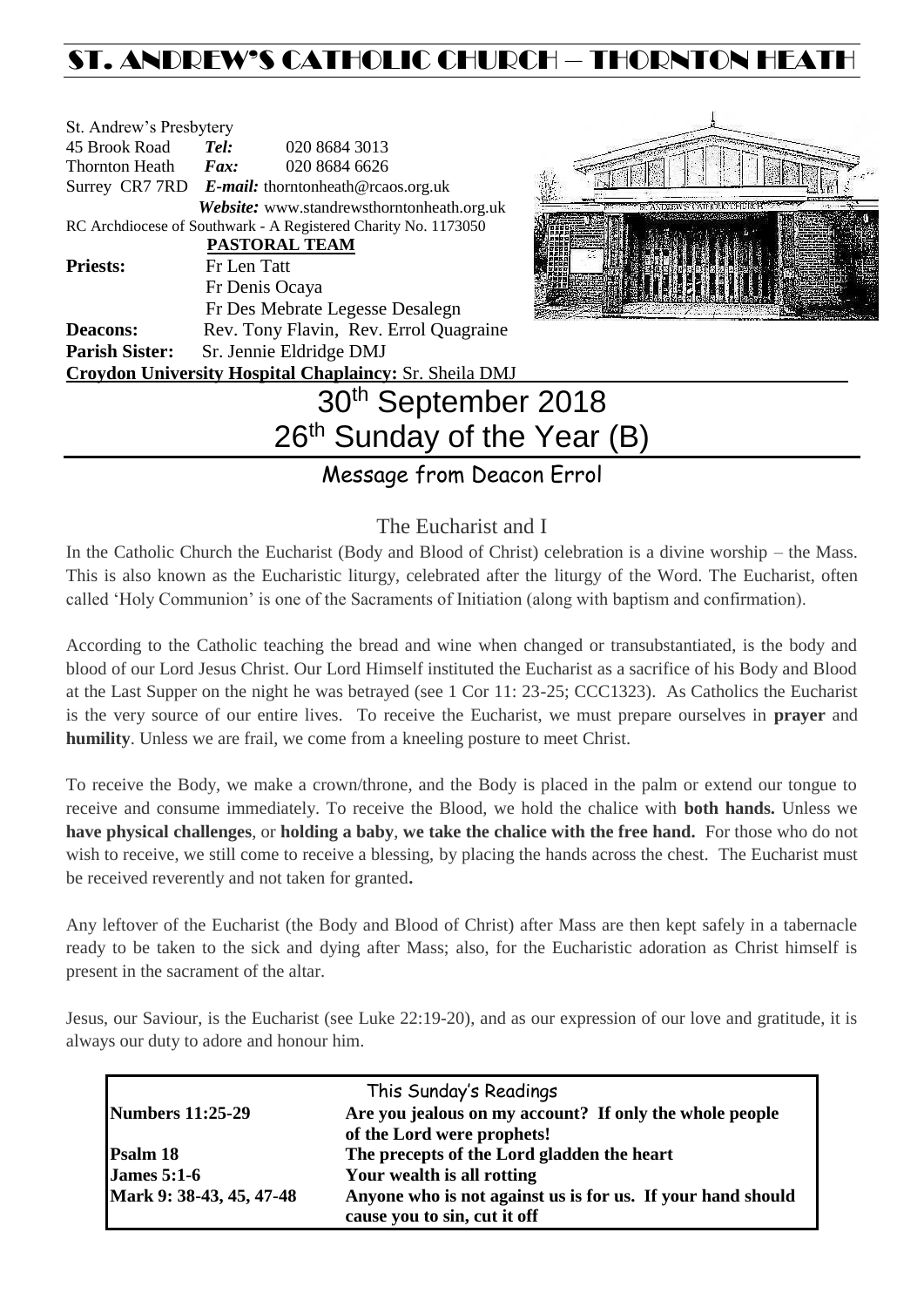#### Diary for the Week *Sunday 30th September 26th Sunday of the Year (B)*  6.00pm (Saturday) First Mass of Sunday 9.30am Mass 11.30am Mass **5.00pm Rosary 5.15 – 5.45pm Exposition and Benediction** 6.00pm Mass<br>**7.00 - 9.00pm Char 7.00 - 9.00pm Charismatic Prayer Group**  S. Gonsalves (Birthday) In Honour of Our Lady of Africa William Otchere-Pobie Jnr (1<sup>st</sup>) Birthday) Parishioners *Monday 1 st October St Therese of the Child Jesus Job 1:6-22 Lk 9:46-50* 7.30am Mass 10.00am Mass<br>5.45 – 7.15pm Beavers (hall) **5.45 – 7.15pm<br>7.00 - 8.00pm Parish Surgery Scouts (hall)**  $7.30 - 9.00$ <sub>pm</sub> Francis & Ursula Kershaw Joseph Zho RIP (Anniv) *Tuesday 2 nd October The Holy Guardian Angels Ex 23:10-23 Mt 18:1-5. 10* 7.30am Mass 10.00am Mass<br> **6.30pm R.C. 6.30pm R.C.I.C. (hall)**<br>**7.45pm R.C.I.A. (hall) R.C.I.A. (hall)** Holy Souls Paddy Callery RIP *Wednesday 3 rd October Feria Job 9:1-12. 14-16 Lk 9:57-62* 7.30am Mass 10.00am Mass **2.00pm Active Retirement Group**<br>**6.00pm Lectio Divina Group** (hall **6.00pm** Lectio Divina Group (hall)<br> **7.30pm** Legion of Mary (hall) **Legion of Mary (hall)** Holy Souls Holy Souls *Thursday 4 th October St Francis of Assisi Job 19:21-27 Lk 10:1-12* 7.30am Mass 10.00am Mass **4.00 – 5.00pm School forms 7.30pm Spirituality Talk (hall) 7.00 – 8.30pm Cubs (St James the Great)** Holy Souls Michael D'Souza RIP *Friday 5 th October First Friday Harvest Fast Day Job 38:1. 12-21. 40:3-5 Lk 10:13-16* 7.30am Mass 10.00am Mass **followed by Exposition of the Blessed Sacrament / Benediction 6.30pm Syro Malabar Mass** Holy Souls Holy Souls *Saturday 6 th October St Bruno Job 42:1-3. 5-6. 12-17 Lk 10:17-24* 9.30am Mass **10.00 – 10.30am Confessions 11.30am EMCH Training (Church) 5.00 – 5.30pm Confessions** 6.00pm First Mass of Sunday Holy Souls John & Edith Chapman & Sons RIP *Sunday 7 th October 27th Sunday of the Year (B)* 9.30am Mass 11.30am Mass **5.00pm Rosary 5.15 – 5.45pm Exposition and Benediction** 6.00pm Mass **7.00 - 9.00pm Charismatic Prayer Group** Theresa Maria Amassah RIP (Anniv) James Brennan RIP (Months Mind) Parishioners

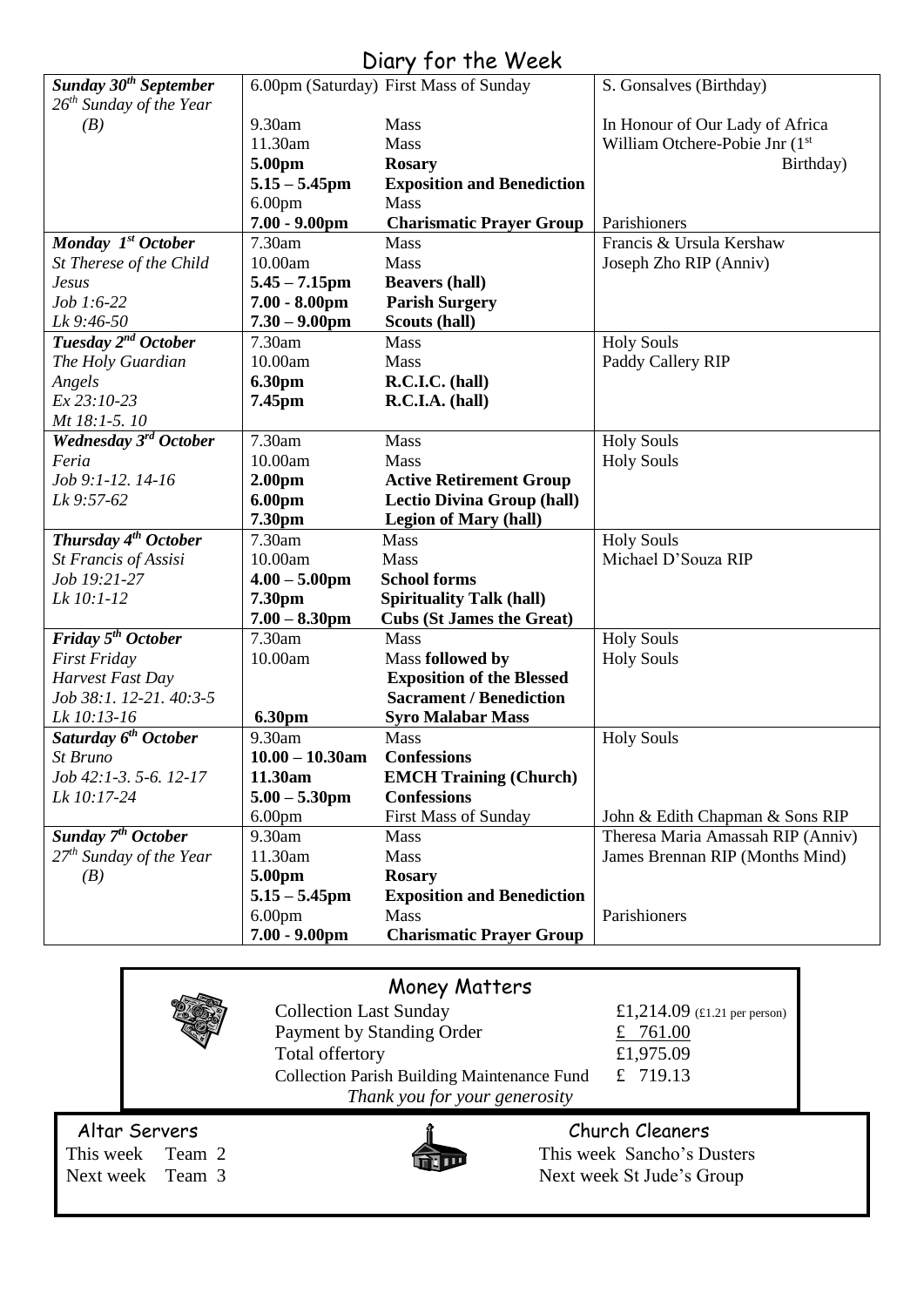## St. Andrew's Parish Notices

#### **PARISH CLERGY**

We welcome Fr Francis Nonyelu who has joined us as one of our new Assistant Priests. Fr Francis is from Nigeria and has just finished a doctorate in Systematic Theology in Lublin Poland. He has previously been Parish Priest of St Mary Cray and is a great addition to the Parish.

Fr Des has moved to another parish in Tooting. We thank him for his help during his short stay with us.

### **CAFOD FAMILY FAST DAY, FRIDAY 5TH OCTOBER**

On Family Fast Day CAFOD invites us to share in the abundance that God has given us. We are asked to fast, pray and to give in order to help the poorest, most hard-to-reach people around the world. CAFOD invites us to eat simply - perhaps having a bowl of soup instead of a meal - and give the money we save to help those in desperate need. Please collect your Fast Day envelope from the Church porch and return for Sunday 7<sup>th</sup> October. Thank you again for your care and generosity.

#### **ANNUAL MASS COUNT**

Thank you to our PPC members who will be counting the numbers,

#### **THE RITE OF CHRISTIAN INITIATION OF ADULTS (R.C.I.A.)**

Are you interested in becoming a Catholic or just want to learn more about the Catholic faith? If so, the RCIA group is the place for you. Please let the Priests know if you are interested or ring the Parish office and leave your contact details. We meet every Tuesday evening at 7.45pm in the hall.

#### **RITE OF CHRISTIAN INITIATION OF CHILDREN (R.C.I.C. )**

The second Rite of Christian Initiation of Children (RCIC) meeting is on Tuesday 2<sup>nd</sup> October at 6.30pm in the parish hall. This is for children over the age of 7 years who have not been baptised and for those children in year 5 and over who have not made their First Communion. Children must be accompanied by an adult.

#### **STEWARDSHIP TALKS: THURSDAYS AT 7.30PM IN THE HALL**

Please join us for St Andrew's An Encounter with the Lord through Spirituality talks. The talks explore some of the spiritualities of the Church and to encounter the Lord. The talks have been very well attended and are on Thursday evenings in the hall starting at 7.30pm. This week the talk is "The Spirituality of Therese of Liseux" with Fr Len. Please take a leaflet from the porch with all the details. We look forward to welcoming you.

#### **SCHOOL REFERENCE FORMS**

Due to the number of parents who have not been able to complete their school reference forms in time to see Fr Len, we have put aside a few more dates in order for you to meet with Fr Len. The dates are: Thursday 4<sup>th</sup> October  $4.00 - 5.00$ pm, Tuesday 9<sup>th</sup> October 6.00 – 7.00pm and Wednesday  $10<sup>th</sup>$  October 4.00 – 5.00pm. *Please note that these will be the last dates for you to meet with Fr Len.*

#### **DATA AND BARRING SERVICE CERTIFICATE**

**Please be aware:** Only those who have a Data and Barring Service certificate (DBS) may enter the Sacristy once any Altar servers are present. To do so contravenes the safeguarding policy, it is the responsibility of all of us to uphold. Confident that each of us would agree on its importance, please advise any member of the pastoral team if you are aware of any issues around it. Let's all work to keep St Andrew's a safe place for our children.

#### **NIGERIAN CATHOLIC COMMUNITY**

The group are meeting Sunday 7<sup>th</sup> October for their Annual Harvest Thanksgiving after the 11.30am Mass in the hall. Following Mass the group would like to invite parishioners to join them for some entertainment and celebrations in the hall.

#### **YOUTH MINISTRY**

There will be a training day here at St Andrew's for Youth Ministry on Saturday  $20<sup>th</sup>$  October,  $10.30 - 4.30$ pm.

The day is aimed at those who are involved with young people, including Confirmation catechists, youth leaders/volunteers (and those who might be interested in doing so). We will focus on an introduction to youth ministry, resources, safeguarding and of course networking. To reserve a place on the day please email: